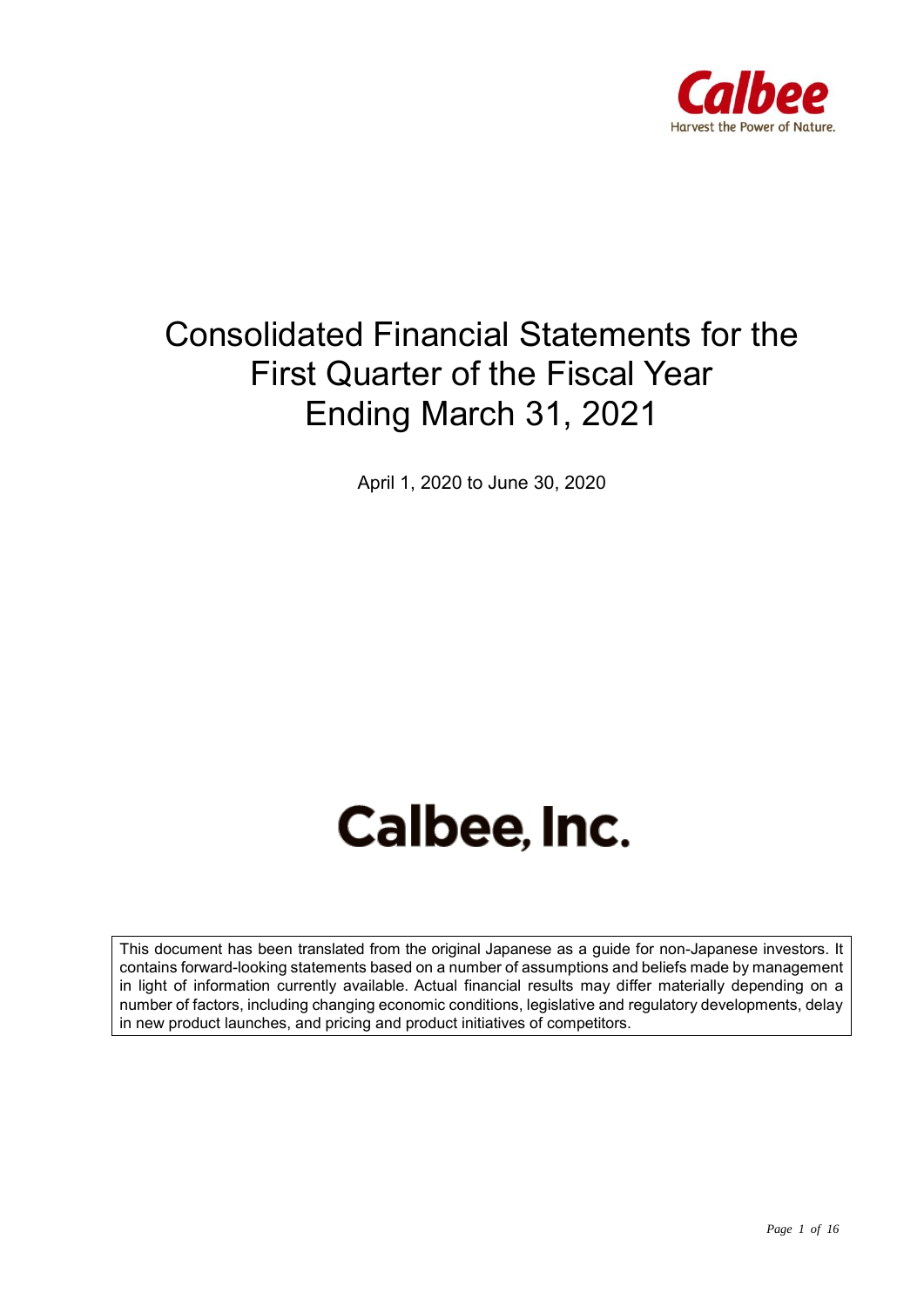#### **SUMMARY OF FINANCIAL STATEMENTS (consolidated)**

First Quarter Results for the Fiscal Year Ending March 31, 2021

**Calbee, Inc. July 30, 2020**

Stock exchange listings: Tokyo 1<sup>st</sup> section, code number 2229 Contact: Koichi Kikuchi

URL: https:[//www.calbee.co.jp/en/](http://www.calbee.co.jp/en/)

Senior Managing Director & CFO

Telephone: +81-3-5220-6222

Representative: Shuji Ito, President & CEO, Representative Director

Scheduled date for submission of the first quarter financial report: August 7, 2020

Scheduled date for distribution of dividends: --

Availability of supplementary explanatory material for the first quarter results: Available

Quarterly results presentation meeting: Yes (conference call for institutional investors and analysts)

#### **1) Consolidated results for the first three months (April 1, 2020 to June 30, 2020) of the fiscal year ending March 31, 2021**

(1) Consolidated Operating Results *Millions of yen, rounded down*

| 117 Consolidated Operating Results      | <u><i>Report of Verly loanded down</i></u> |          |                    |          |
|-----------------------------------------|--------------------------------------------|----------|--------------------|----------|
|                                         | Three months ended                         |          | Three months ended |          |
|                                         | June 30, 2019                              |          | June 30, 2020      |          |
|                                         |                                            | % change |                    | % change |
|                                         | 61,912                                     |          | 64,385             | 4.0      |
|                                         | 6,448                                      | 11.7     | 6,552              | 1.6      |
|                                         | 6,069                                      | (2.6)    | 6.415              | 5.7      |
| Profit attributable to owners of parent | 4,245                                      | 0.7      | 4,050              | (4.6)    |
|                                         | 31.76                                      |          | 30.30              |          |
| Earnings per share (diluted) (¥)        | 31.75                                      |          |                    |          |

Notes: 1. The percentages shown above are a comparison with the same period in the previous fiscal year.

2. Comprehensive income: Three months ended June 30, 2020: ¥4,682 million (41.3%)

Three months ended June 30, 2019: ¥3,314 million (-29.2%)

(2) Consolidated Financial Position *Millions of yen, rounded down*

|                                              | <u><i>Millions of you, rounded down</i></u> |                     |  |
|----------------------------------------------|---------------------------------------------|---------------------|--|
|                                              | As of March 31, 2020                        | As of June 30, 2020 |  |
|                                              | 214.967                                     | 214.990             |  |
|                                              | 169.632                                     | 167.784             |  |
| Shareholders' equity/total assets (%)        | 75.9                                        | 74.9                |  |
| $\Omega$ iii ii is a film oo oooo waa ooo wu |                                             |                     |  |

Shareholders' equity: As of June 30, 2020: ¥160,937 million As of March 31, 2020: ¥163,242 million

# **2) Dividends**

|                | Yen                       |
|----------------|---------------------------|
| FY ended       | FY ending                 |
| March 31, 2020 | March 31, 2021 (forecast) |
| 0.00           | 0.00                      |
| 50.00          | 50.00                     |
| 50.00          | 50.00                     |

Note: Changes from the most recently announced dividend forecast: None

#### **3) Consolidated forecasts for the fiscal year ending March 31, 2021 (April 1, 2020 to March 31, 2021)**

|                                         |         | Millions of yen |
|-----------------------------------------|---------|-----------------|
|                                         |         | % change        |
|                                         | 270,000 | 5.5             |
|                                         | 24,500  | (11.4)          |
|                                         | 24,000  | (12.4)          |
| Profit attributable to owners of parent | 15.700  | (10.5)          |
|                                         | 117.45  |                 |

Notes: 1. The percentages shown above are a comparison with the same period in the previous fiscal year.

2. Changes from the most recently announced results forecast: None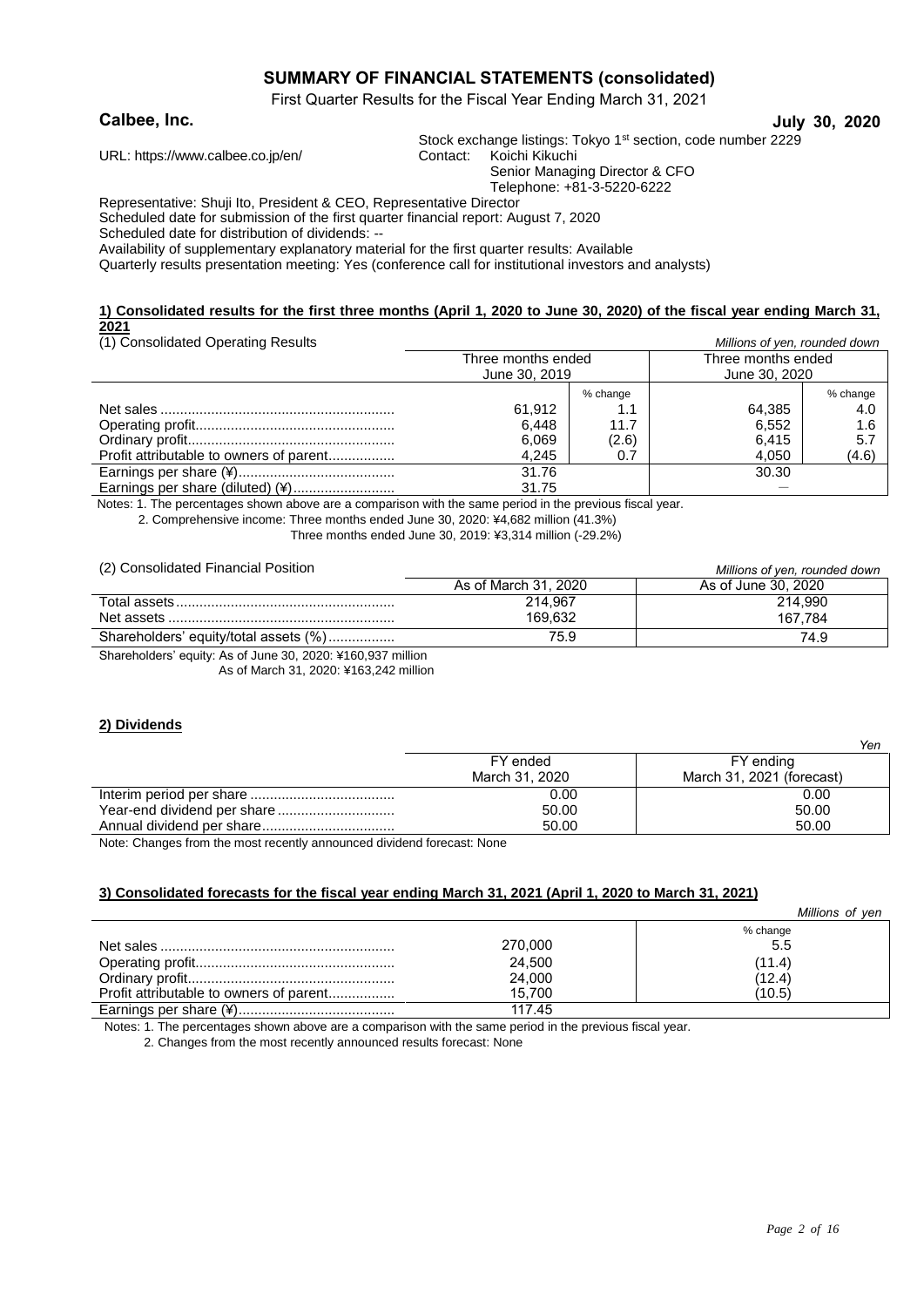#### **Notes**

- (1) Transfers of important subsidiaries during the period (transfers of specified subsidiaries resulting in changes in the scope of consolidation): None
- (2) Use of special accounting procedures: None
- (3) Changes in accounting policy, changes in accounting estimates, and restatements:
	- 1. Changes in accounting policies following revisions of accounting standards: None
	- 2. Changes in accounting policies other than 1: None
	- 3. Changes in accounting estimates: None
	- 4. Restatements: None
- (4) Number of outstanding shares (common stock)

|    |                                            | As of March 31, 2020:             | As of June 30, 2020:              |
|----|--------------------------------------------|-----------------------------------|-----------------------------------|
|    | Number of outstanding shares               | 133,929,800 shares                | 133,929,800 shares                |
|    | (including treasury shares)                |                                   |                                   |
| 2. | Number of treasury shares                  | 254,501 shares                    | 254,501 shares                    |
|    |                                            | Three months to June 30,<br>2019: | Three months to June 30,<br>2020: |
|    |                                            |                                   |                                   |
| 3. | Average number of shares during the period | 133,655,098 shares                | 133,675,299 shares                |

Note: Regarding Calbee stock held in trust as treasury stock within shareholders' equity, the number of treasury shares includes 253,590 of these shares as of June 30, 2020 and 253,590 of these shares as of March 31, 2020, and the average number of shares excludes 253,590 treasury shares in the three months to June 30, 2020, and 266,915 treasury shares in the three months to June 30, 2019.

#### **Financial Statements are not subject to audit by a certified public accountant or audit firm**

# **Appropriate use of financial forecasts and other items**<br>**1** Eprecasts etc. recorded in this document include forward

- 1. Forecasts, etc., recorded in this document include forward-looking statements that are based on management's estimates, assumptions and projections at the time of publication. A number of factors could cause actual results to differ materially from expectations. For details of forecasts, please see Page 8, 1. Operating results (3) Consolidated forecasts for the fiscal year ending March 31, 2021.
- 2. The earnings per share forecast for the fiscal year ending March 31, 2021 is calculated using 133,675,299 shares as the expected average number of shares for the period.
- 3. Calbee, Inc. has scheduled a financial results phone conference for institutional investors and analysts for July 30, 2020. An audio recording of the conference will be made available on our Japanese website after the conference.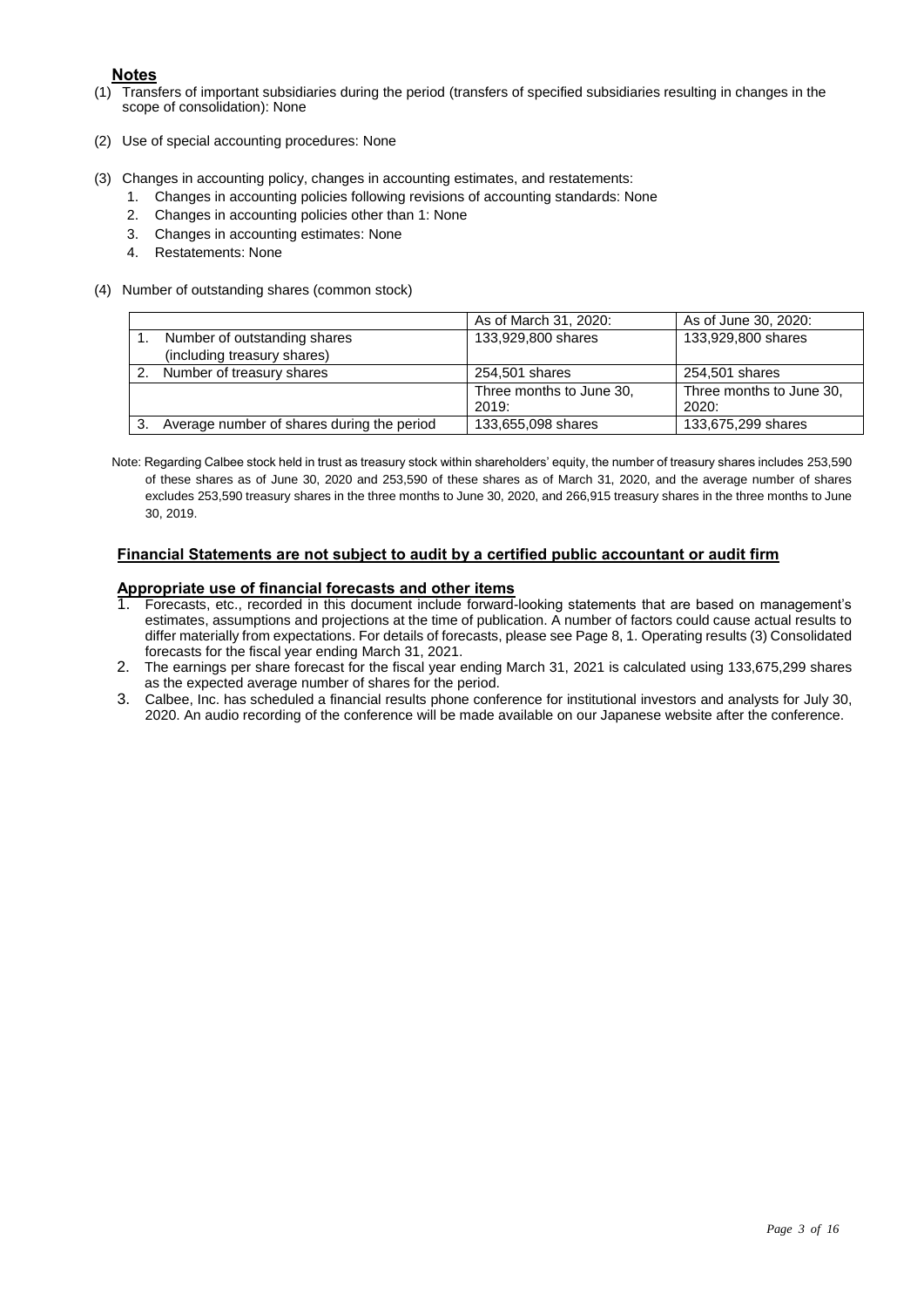#### **Contents**

| 1. Operating results ……………………………………………………………………………………………              | 5   |
|-----------------------------------------------------------------------|-----|
|                                                                       | 5   |
|                                                                       | 8   |
|                                                                       | 8   |
| 2. Consolidated financial statements and key notes………………………………………………… | -9  |
|                                                                       | 9   |
|                                                                       | 11  |
|                                                                       | 13  |
|                                                                       | 15  |
|                                                                       | 15  |
|                                                                       | 15  |
|                                                                       | -15 |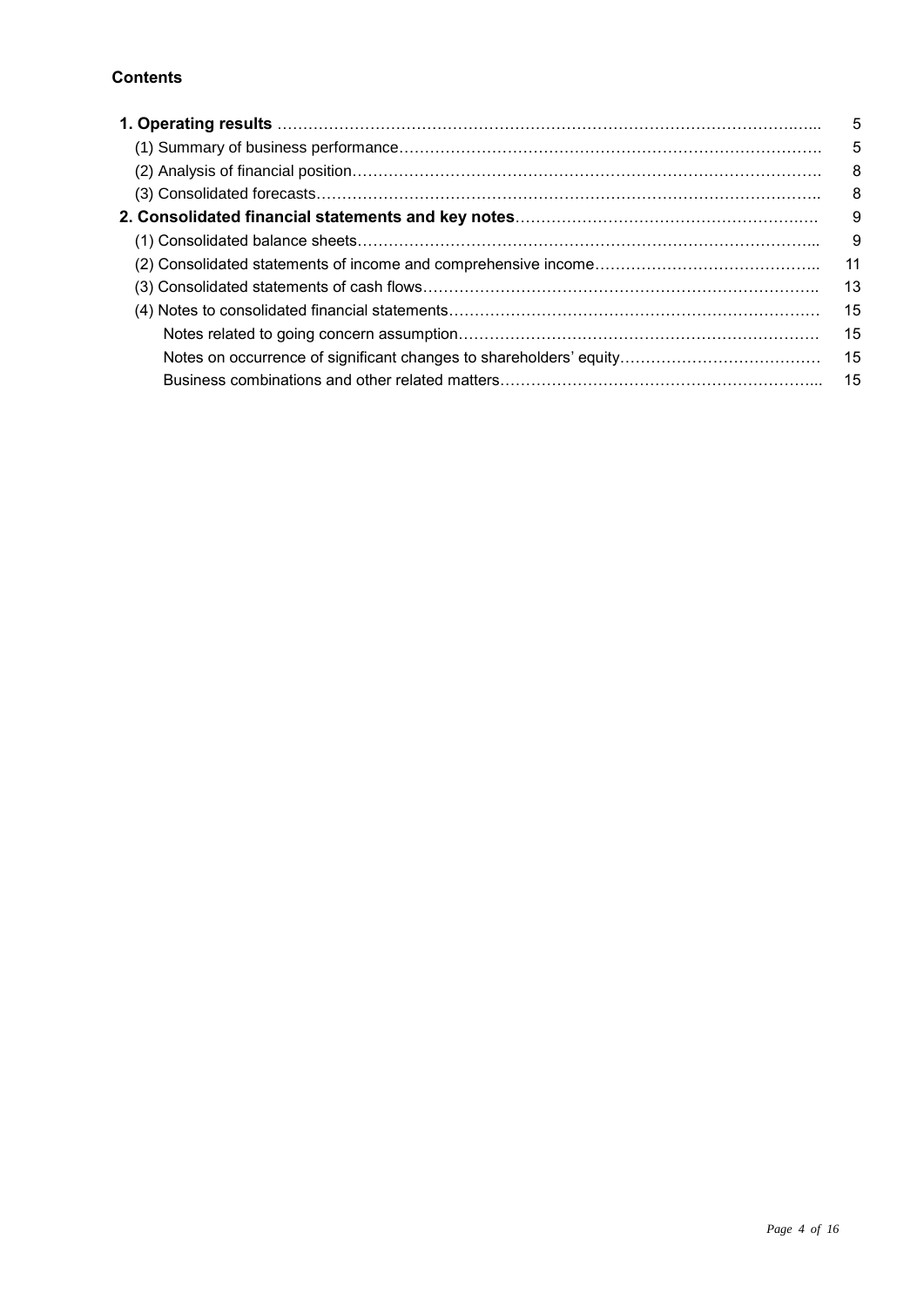#### **1. Operating results**

#### **(1) Summary of business performance**

(All comparisons are with the same period of the previous fiscal year, unless stated otherwise.)

Net sales for the first three months (April 1, 2020 to June 30, 2020) of the fiscal year ending March 31, 2021 increased 4.0% year on year to ¥64,385 million due to the expansion of overseas businesses. In the overseas businesses, in addition to contributions of Warnock Food Products, Inc. (hereinafter, "Warnock") that has become consolidated in November 2019 and sales expansion of snacks and cereals through e-commerce in the Greater China contributed to an increase in sales. In the domestic business, the acquisition of Potato Kaitsuka Co. Ltd. (hereinafter "Potato Kaitsuka") in April 2020 contributed to an increase in sales. Demand for cereals increased as preserved foods, amid restrictions on outings due to the state of emergency with the expansion of COVID-19. On the other hand, sales of gift products decreased due to a decline in inbound tourists and stagnation in the nationwide transport of people. As a result, domestic sales remained almost flat year on year.

Operating profit increased 1.6% to ¥6,552 million, and operating margin was 10.2%, a deterioration of 0.2 percentage points. Although lower sales of high-margin gift products negatively affected profitability domestically, higher overseas sales contributed to an increase in operating profits. Ordinary profit increased 5.7% to ¥6,415 million, reflecting lower non-operating expenses for foreign exchange losses year on year. Net profit attributable to owners of the parent decreased 4.6% to ¥4,050 million due to the recording of extraordinary losses of ¥229 million for the disposal related costs of gift products and expenses for the temporary company-owned shop closures caused by the impact of the expansion of COVID-19.

| Millions of yen, rounded down |                               |       |                                                             |       |                       |         |
|-------------------------------|-------------------------------|-------|-------------------------------------------------------------|-------|-----------------------|---------|
|                               | Q1 FY ended<br>March 31, 2020 |       | Q1 FY ending<br>Growth in<br>local<br>March 31, 2021<br>yen |       | Growth on<br>currency |         |
|                               | Amount                        | %     | Amount                                                      | %     |                       | basis   |
| Domestic sales                | 51,480                        | 83.2  | 51,454                                                      | 79.9  | $-0.1$                | $-0.1$  |
| Overseas sales                | 10,432                        | 16.8  | 12,931                                                      | 20.1  | $+24.0$               | $+29.5$ |
| Total                         | 61,912                        | 100.0 | 64,385                                                      | 100.0 | $+4.0$                | $+4.9$  |

Results by business are as follows.

|                                  |                |                | Millions of yen, rounded down |  |
|----------------------------------|----------------|----------------|-------------------------------|--|
|                                  | Q1 FY ended    | Q1 FY ending   |                               |  |
| Sales                            | March 31, 2020 | March 31, 2021 |                               |  |
|                                  | Amount         | Amount         | Growth (%)                    |  |
| Production and sale of snack and |                |                | $+4.1$                        |  |
| other foods business             | 61,561         | 64,067         |                               |  |
| Domestic production and sale of  |                |                | $+0.0$                        |  |
| snack and other foods business   | 51,129         | 51,136         |                               |  |
| Domestic snack foods             | 44,634         | 41,345         | $-7.4$                        |  |
| Domestic cereals                 | 6,209          | 7,973          | $+28.4$                       |  |
| Other domestic foods             | 285            |                | +535.9                        |  |
| (Sweet potatoes, Potatoes)       |                | 1,817          |                               |  |
| Overseas production and sale of  |                |                |                               |  |
| snack and other foods business   | 10,432         | 12,931         | $+24.0$                       |  |
| Overseas snack foods             | 8,950          | 10,978         | $+22.7$                       |  |
| Overseas cereals                 | 1,481          | 1,952          | $+31.8$                       |  |
| Other businesses                 | 351            | 317            | $-9.6$                        |  |
| Total                            | 61,912         | 64,385         | $+4.0$                        |  |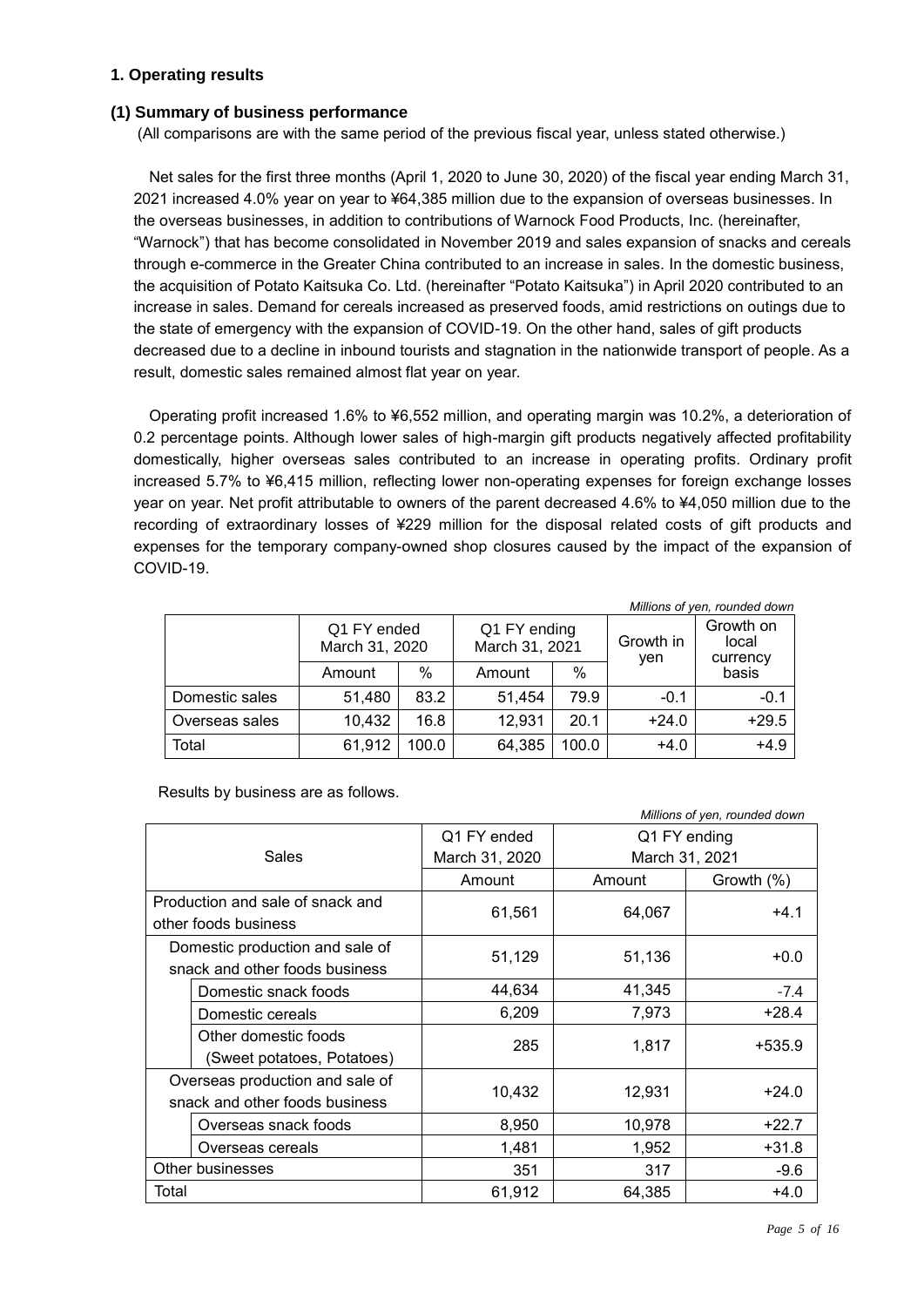Domestic production and sale of snack and other foods business

・Domestic snack foods:

Sales of domestic snack foods decreased year on year.

Sales of domestic snack foods by product are as follows.

| Millions of yen, rounded down |                              |                |                |            |
|-------------------------------|------------------------------|----------------|----------------|------------|
|                               |                              | Q1 FY ended    | Q1 FY ending   |            |
|                               | Sales                        | March 31, 2020 | March 31, 2021 |            |
|                               |                              | Amount         | Amount         | Growth (%) |
|                               | Potato-based snacks          | 32,342         | 29,120         | $-10.0$    |
|                               | <b>Potato Chips</b>          | 20,122         | 19,461         | $-3.3$     |
|                               | Jagarico                     | 9,327          | 7,865          | $-15.7$    |
|                               | Jagabee/ Jaga Pokkuru        | 2,892          | 1,794          | $-38.0$    |
|                               | Flour-based snacks           | 5,334          | 5,501          | $+3.1$     |
|                               | Kappa Ebisen                 | 2,363          | 2,366          | $+0.1$     |
|                               | Sapporo Potato, etc.         | 2,971          | 3,134          | $+5.5$     |
|                               | Corn- and bean-based snacks* | 4,449          | 4,763          | $+7.0$     |
|                               | Other snacks                 | 2,506          | 1,959          | $-21.8$    |
|                               | Domestic snack foods total   | 44,634         | 41,345         | $-7.4$     |

\* A part of products of bean-based snacks, which were included in "Other snacks" until the previous fiscal year, are included in "corn-and bean-based snacks" from this fiscal year. The figures for the previous fiscal year are reclassified.

・ Sales of potato-based snacks decreased year on year due to the impact of expansion of COVID-19.

- In *Potato Chips,* the strong demand continued since the fourth quarter of the previous fiscal year and especially the demand for the products for household consumption and in large-size packages was higher. However, we were unable to respond to this change in demand and implemented measures to suspend sales of some products in conjunction with temporary supply adjustments and suspension of some products. As a result, sales of *Potato Chips*  decreased year on year.
- Sales of *Jagarico* decreased year on year due to sluggish sales resulting from a decline in demand for outing or at offices.
- Sales of *Jagabee/Jaga Pokkuru* declined significantly year on year due to a decrease in sales of *Jaga Pokkuru*, a gift product, which was affected by a decline in inbound and domestic tourists.
- ・ Sales of flour-based snacks increased year on year, due to an increase sales of products such as *Sapporo Potato*.
- ・ Sales of corn-and bean-based snacks increased year on year due to favorable sales of corn-based snacks such as *Mike Popcorn*.
- ・ Sales of other snacks decreased year on year, due to a decrease in sales of other gift products.

#### ・Domestic cereals:

Sales of domestic cereals increased year on year due to growth in both for domestic consumption and for retail store in Greater China. Regarding the cereals for domestic consumption, demand continued to grow since the fourth quarter of the previous fiscal year with expansion of the COVID-19. Sales increased mainly for *Frugra* regular products and *Frugra Less Carbohydrates*. *Frugra* sales for retail store in Greater China also grew.

・Other domestic foods (Sweet potatoes, Potatoes):

Sales of other domestic foods (sweet potatoes and potatoes) increased significantly year on year due to the newly joining the scope of consolidation of Potato Kaitsuka, which operates a sweet potato business, from the beginning of this fiscal year. Regarding the sweet potatoes business, it has been growing mainly for the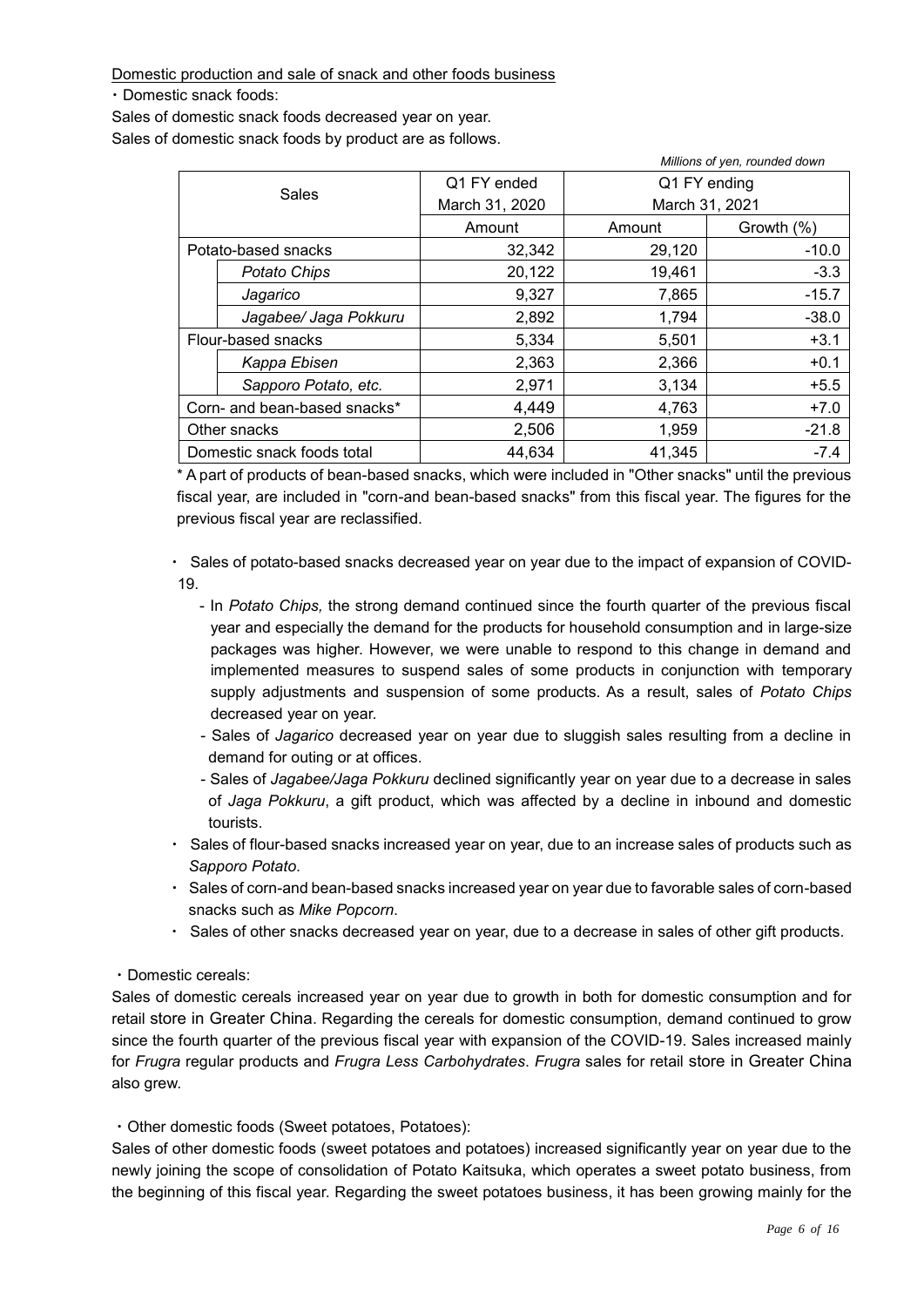wholesale of sweet potato varieties with high-sugar content, which are suitable mainly for baked sweet potatoes.

Overseas production and sale of snack and other foods business

Sales of overseas production and sale of snack and other foods business increased year on year due to growth in sales of both overseas snack foods and overseas cereals.

Sales of overseas production and sale of snack and other foods business by region are as follows.

| Millions of yen, rounded down        |                |              |                |  |
|--------------------------------------|----------------|--------------|----------------|--|
|                                      | Q1 FY ended    | Q1 FY ending |                |  |
| <b>Sales</b>                         | March 31, 2020 |              | March 31, 2021 |  |
|                                      | Amount         | Amount       | Growth (%)     |  |
| North America                        | 2,258          | 3,530        | $+56.3$        |  |
| Greater China*                       | 2,789          | 4,028        | $+44.4$        |  |
| United Kingdom                       | 1,436          | 1,568        | $+9.2$         |  |
| Indonesia                            | 1,200          | 855          | $-28.7$        |  |
| Other regions**                      | 2,748          | 2,948        | $+7.3$         |  |
| Overseas production and sale of      | 10,432         | 12,931       | $+24.0$        |  |
| snack and other foods business total |                |              |                |  |

\* Greater China: China and Hong Kong.

\*\* Other regions: Korea, Thailand, Singapore and Australia

- ・ Sales in North America increased significantly year on year due to the sales contribution of Warnock that has become consolidated in November 2019. Regarding the existing business, sales of beanbased snack *Harvest Snaps* decreased due to a sluggish demand resulting from a decline in promotional opportunities amid the impact of expansion of COVID-19, in spite of sales growth of our potato chips and snacks such as *Jagarico* in ethnic foods area.
- ・ Sales in Greater China increased significantly year on year. Sales grew both of snacks such as *Jaga Pokkuru* and cereals *Frugra* due to a strong demand in e-commerce amid the impact of expansion of COVID-19.
- ・ Sales in the United Kingdom increased year on year due to increased demand regular potato chips under Seabrook brand.
- ・ Sales in Indonesia decreased year on year due to production of potato chips affected by the delays in procuring imported raw material potato caused by the impact of the COVID-19.
- Sales in other regions increased year on year mainly due to sales increasing in Australia with sales expansion of *Harvest Snaps*.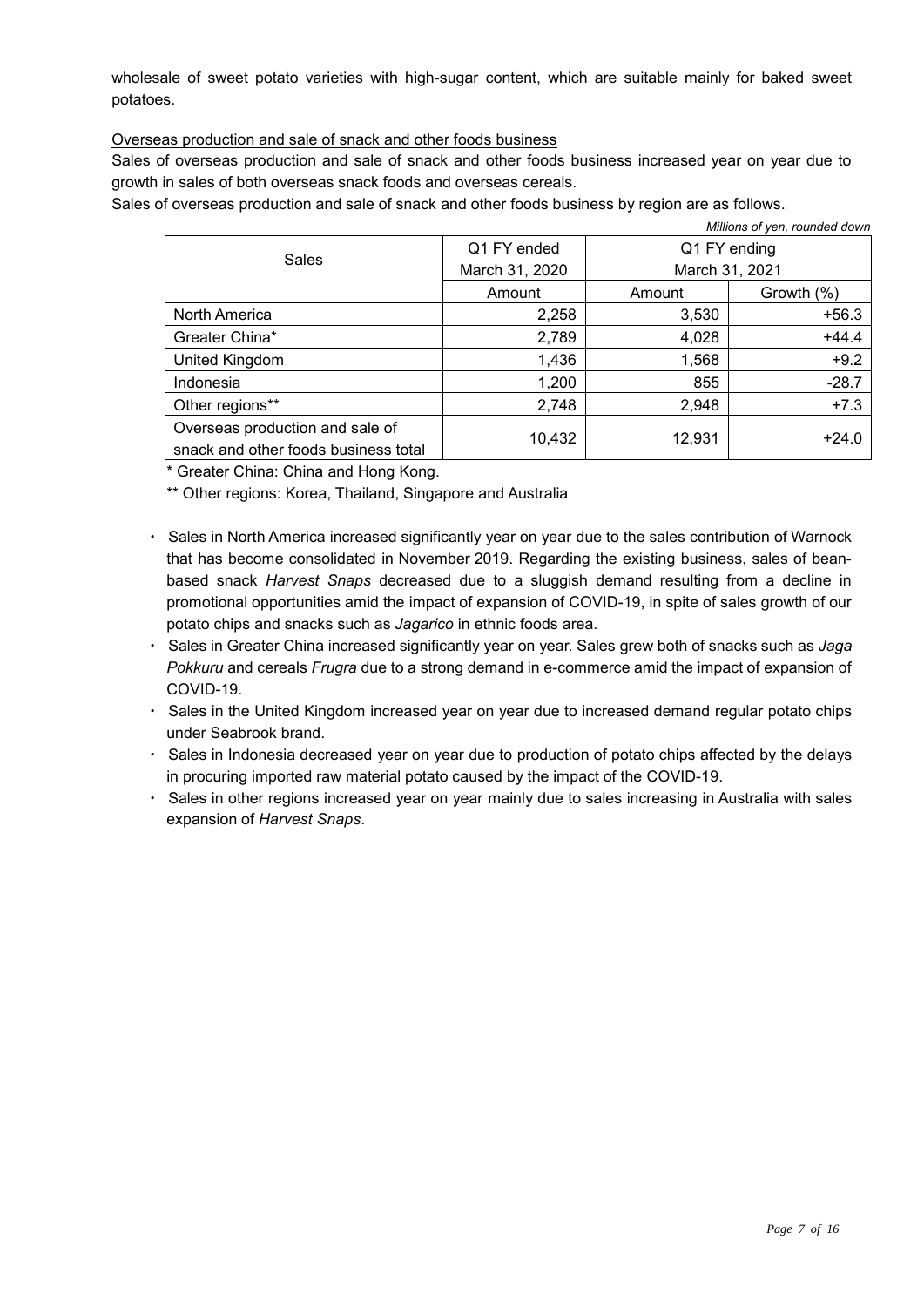#### **(2) Analysis of financial position**

(All comparisons are with the end of the previous fiscal year, unless stated otherwise.)

#### 1. Overview of assets, liabilities and net assets

Total assets as of June 30, 2020 were ¥214,990 million, an increase of ¥22 million. This was mainly due to an increase in goodwill resulting from the acquisition of Potato Kaitsuka, despite a decrease in cash and deposits due to the acquisition of shares of Potato Kaitsuka.

Liabilities increased ¥1,870 million to ¥47,205 million. This was mainly due to an increase in long-term and short-term borrowings associated with the inclusion of Potato Kaitsuka in the scope of consolidation, despite of a decrease in income taxes payable due to the payment by the tax return.

Net assets decreased ¥1,847 million to ¥167,784 million due to a decrease in retained earnings resulting from dividends.

From those stated above, the shareholders' equity ratio was 74.9%, down 1.0 percentage points from the end of the previous fiscal year.

#### 2. Overview of cash flows

Cash and cash equivalents as of June 30, 2020 were ¥49,240 million, a decrease of ¥6,502 million.

#### Cash flows from operating activities

Operating activities resulted in net cash inflow of ¥6,367, an increase of cash inflow of ¥1,265 million. This was mainly due to an increase in the collection of trade receivables in line with the increase in net sales and a decrease in income taxes paid. The decrease in income taxes paid was due to a temporary increase in payments during the previous fiscal year resulting from the sale of a consolidated subsidiary.

#### Cash flows from investing activities

Investing activities resulted in net cash outflow of ¥6,196 million, an increase of cash outflow of ¥6,862 million, mainly due to payments for the purchase of shares of subsidiaries resulting in change in scope of consolidation resulting from the purchase of shares of Potato Kaitsuka and increase in purchase of property, plant and equipment. Purchases of property, plant and equipment totaled ¥2,179 million, mainly at aimed for enhancing domestic existing businesses such as establishment of *Calbits Frugra* production line.

#### Cash flows from financing activities

Financing activities resulted in net cash outflow of ¥6,775 million, an increase of cash outflow of ¥795 million, mainly due to net decrease in short-term borrowings resulting from repayments and increase in dividends paid.

#### **(3) Consolidated forecasts**

There is no change in the consolidated forecasts for the fiscal year ending March 31, 2021 announced on May 14, 2020.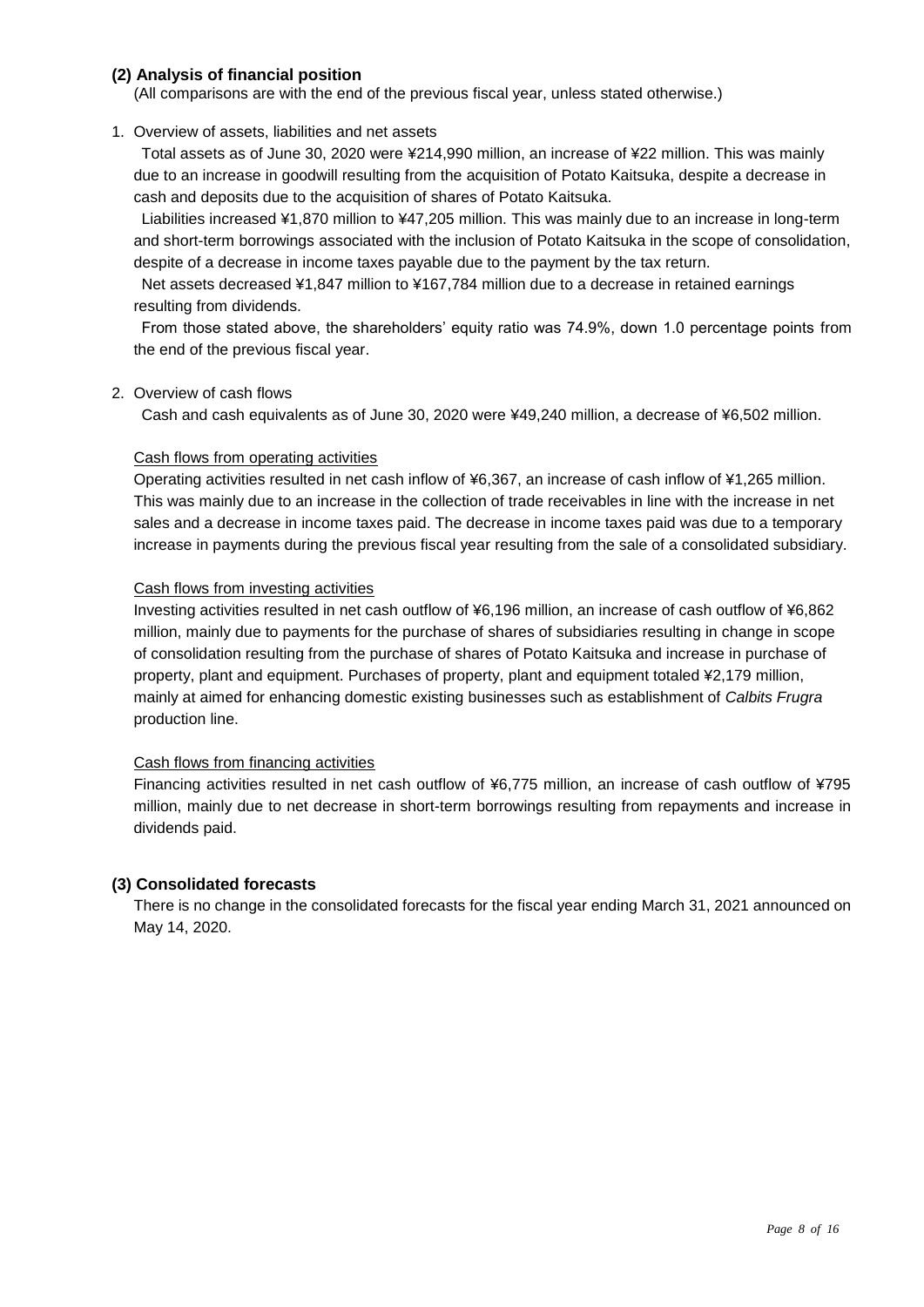### **2. Consolidated financial statements and key notes**

## **(1) Consolidated balance sheets**

|                                        | Millions of yen, rounded down |                     |  |
|----------------------------------------|-------------------------------|---------------------|--|
|                                        | As of March 31, 2020          | As of June 30, 2020 |  |
| Assets                                 |                               |                     |  |
| <b>Current assets</b>                  |                               |                     |  |
| Cash and deposits                      | 42,909                        | 25,655              |  |
| Notes and accounts receivable - trade  | 29,718                        | 27,584              |  |
| <b>Securities</b>                      | 30,653                        | 31,996              |  |
| Inventories                            | 11,205                        | 13,660              |  |
| Other                                  | 5,219                         | 4,400               |  |
| Allowance for doubtful accounts        | (7)                           | (12)                |  |
| Total current assets                   | 119,699                       | 103,284             |  |
| Non-current assets                     |                               |                     |  |
| Property, plant and equipment          |                               |                     |  |
| Buildings and structures, net          | 27,983                        | 29,483              |  |
| Machinery, equipment and vehicles, net | 29,604                        | 29,397              |  |
| Land                                   | 11,270                        | 11,492              |  |
| Construction in progress               | 1,508                         | 1,961               |  |
| Other, net                             | 1,351                         | 1,718               |  |
| Total property, plant and equipment    | 71,718                        | 74,053              |  |
| Intangible assets                      |                               |                     |  |
| Goodwill                               | 10,953                        | 24,966              |  |
| Other                                  | 2,080                         | 2,017               |  |
| Total intangible assets                | 13,034                        | 26,984              |  |
| Investments and other assets           |                               |                     |  |
| Investments and other assets, gross    | 10,516                        | 10,667              |  |
| Allowance for doubtful accounts        | (1)                           | (0)                 |  |
| Total investments and other assets     | 10,515                        | 10,667              |  |
| Total non-current assets               | 95,267                        | 111,705             |  |
| <b>Total assets</b>                    | 214,967                       | 214,990             |  |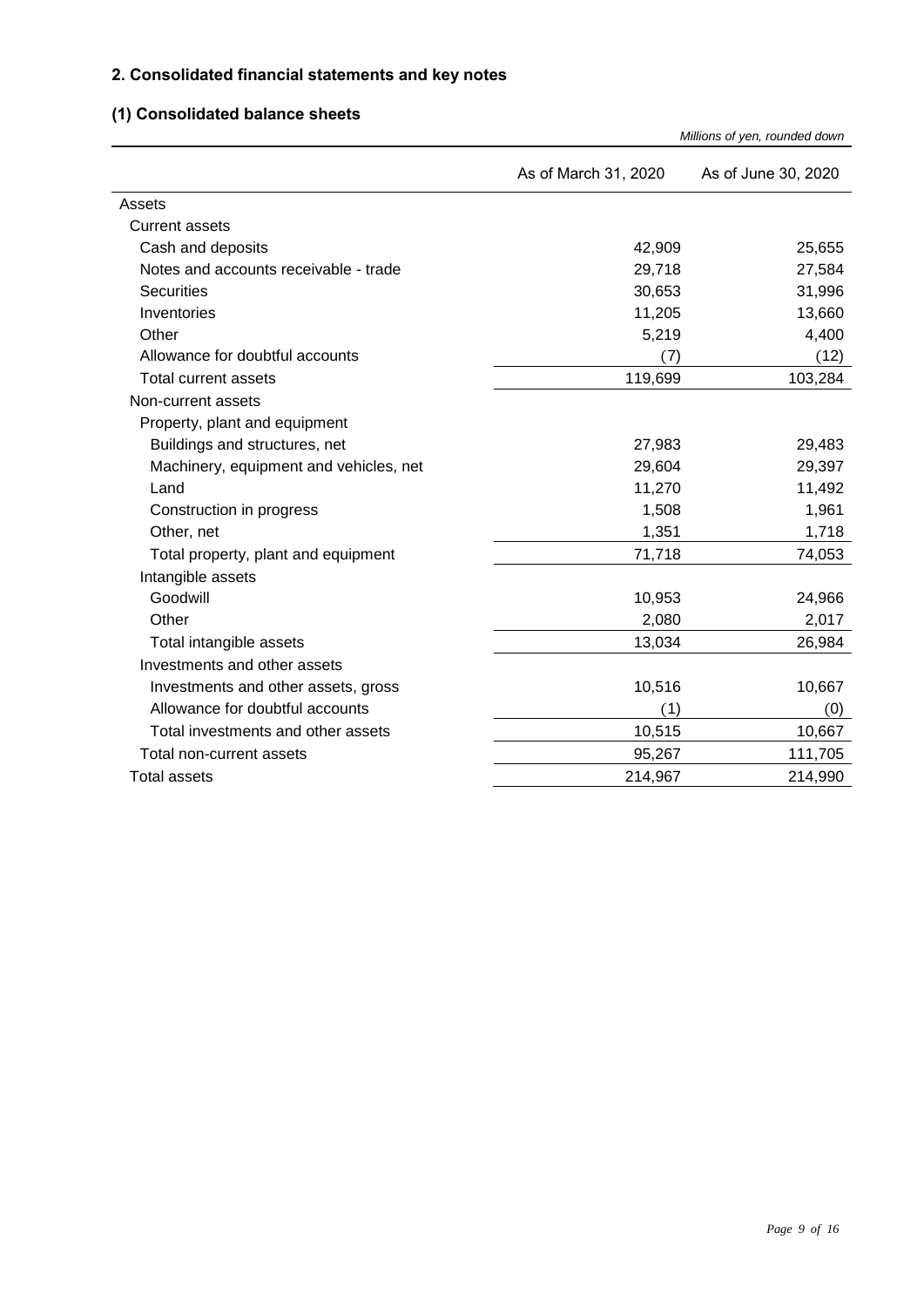|                                                            |                 | Millions of yen, rounded down |
|------------------------------------------------------------|-----------------|-------------------------------|
|                                                            | As of March 31, | As of June 30,                |
|                                                            | 2020            | 2020                          |
| Liabilities                                                |                 |                               |
| <b>Current liabilities</b>                                 |                 |                               |
| Notes and accounts payable - trade                         | 9,889           | 9,597                         |
| Short-term borrowings                                      | 871             | 2,788                         |
| Current portion of long-term borrowings                    |                 | 298                           |
| Income taxes payable                                       | 4,657           | 1,926                         |
| Provision for bonuses                                      | 4,581           | 1,859                         |
| Provision for bonuses for directors (and other officers)   | 119             | 75                            |
| Provision for share-based remuneration                     | 83              | 83                            |
| Other                                                      | 16,431          | 18,249                        |
| <b>Total current liabilities</b>                           | 36,633          | 34,880                        |
| Non-current liabilities                                    |                 |                               |
| Long-term borrowings                                       |                 | 3,434                         |
| Provision for retirement benefits for directors (and other | 330             | 344                           |
| officers)                                                  |                 |                               |
| Provision for share-based remuneration for directors (and  | 172             | 196                           |
| other officers)                                            |                 |                               |
| Retirement benefit liability                               | 6,908           | 6,769                         |
| Asset retirement obligations                               | 527             | 678                           |
| Other                                                      | 763             | 900                           |
| Total non-current liabilities                              | 8,701           | 12,324                        |
| <b>Total liabilities</b>                                   | 45,334          | 47,205                        |
| Net assets                                                 |                 |                               |
| Shareholders' equity                                       |                 |                               |
| Share capital                                              | 12,046          | 12,046                        |
| Capital surplus                                            | 4,779           | 4,777                         |
| Retained earnings                                          | 148,565         | 145,919                       |
| <b>Treasury shares</b>                                     | (933)           | (933)                         |
| Total shareholders' equity                                 | 164,457         | 161,809                       |
| Accumulated other comprehensive income                     |                 |                               |
| Valuation difference on available-for-sale securities      | 129             | 557                           |
| Foreign currency translation adjustment                    | (833)           | (906)                         |
| Remeasurements of defined benefit plans                    | (511)           | (522)                         |
| Total accumulated other comprehensive income               | (1, 215)        | (871)                         |
| Non-controlling interests                                  | 6,390           | 6,847                         |
| Total net assets                                           | 169,632         | 167,784                       |
| Total liabilities and net assets                           | 214,967         | 214,990                       |
|                                                            |                 |                               |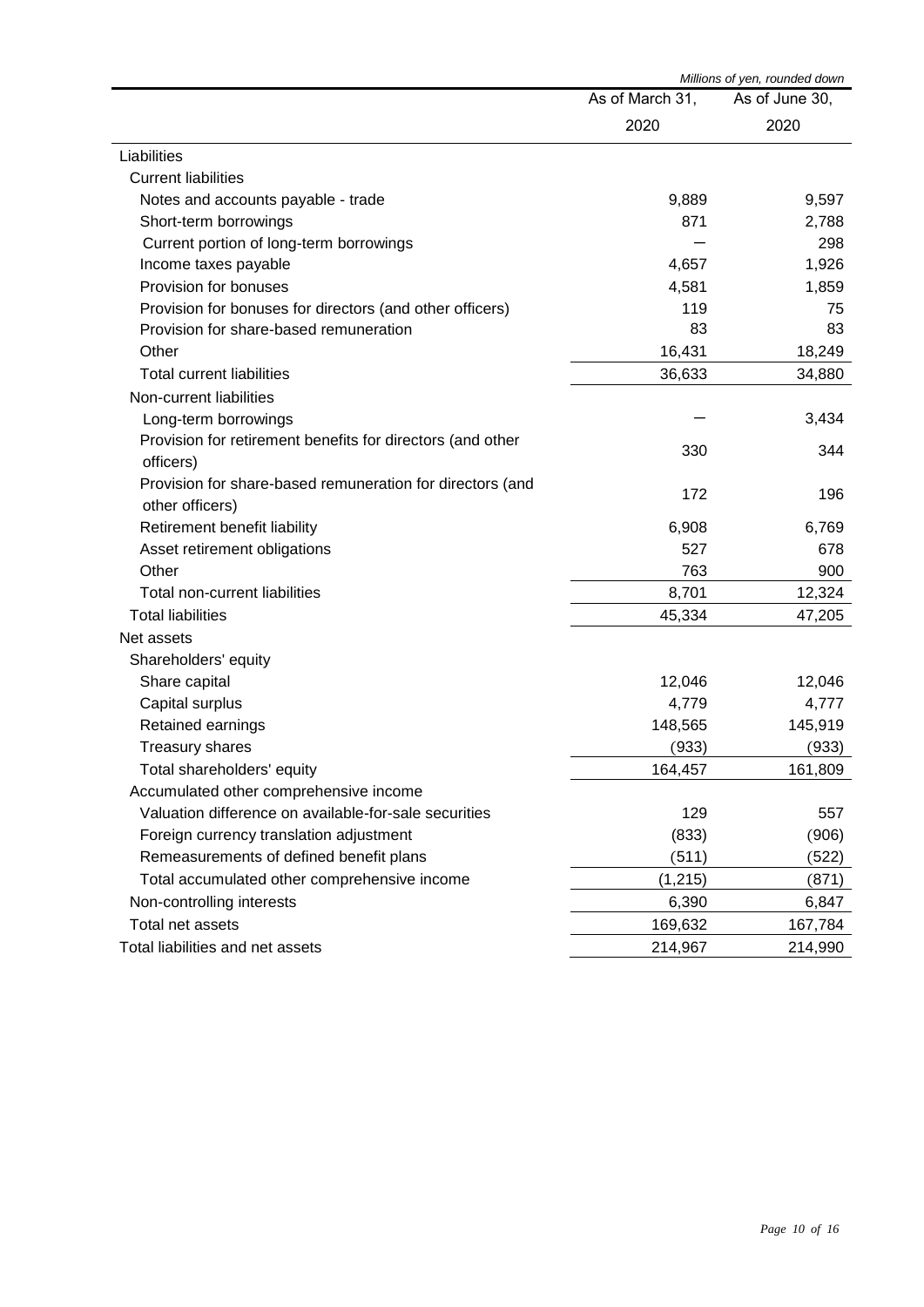#### **(2) Consolidated statements of income and comprehensive income Consolidated statements of income**

|                                                               | Millions of yen, rounded down |                  |
|---------------------------------------------------------------|-------------------------------|------------------|
|                                                               | April 1, 2019 to              | April 1, 2020 to |
|                                                               | June 30, 2019                 | June 30, 2020    |
| Net sales                                                     | 61,912                        | 64,385           |
| Cost of sales                                                 | 34,291                        | 36,125           |
| Gross profit                                                  | 27,621                        | 28,260           |
| Selling, general and administrative expenses                  | 21,172                        | 21,707           |
| Operating profit                                              | 6,448                         | 6,552            |
| Non-operating income                                          |                               |                  |
| Interest income                                               | 27                            | 30               |
| Dividend income                                               | 20                            | 19               |
| Share of profit of entities accounted for using equity method | 8                             | 16               |
| Other                                                         | 97                            | 93               |
| Total non-operating income                                    | 154                           | 160              |
| Non-operating expenses                                        |                               |                  |
| Interest expenses                                             | 31                            | 24               |
| Share of loss of entities accounted for using equity method   | 0                             | 137              |
| Foreign exchange losses                                       | 433                           | 54               |
| Depreciation                                                  | 30                            | 48               |
| Other                                                         | 39                            | 33               |
| Total non-operating expenses                                  | 534                           | 298              |
| Ordinary profit                                               | 6,069                         | 6,415            |
| Extraordinary income                                          |                               |                  |
| Gain on sales of non-current assets                           | 1                             | 0                |
| Gain on sales of investment securities                        | 1                             |                  |
| Gain on liquidation of subsidiaries and associates            |                               | 142              |
| Subsidies income                                              | 153                           | 14               |
| Other                                                         | 3                             |                  |
| Total extraordinary income                                    | 160                           | 157              |
| <b>Extraordinary losses</b>                                   |                               |                  |
| Loss on sales of non-current assets                           | 0                             | 14               |
| Loss on retirement of non-current assets                      | 40                            | 42               |
| Loss on COVID-19                                              |                               | 229              |
| Loss on store closings                                        | 136                           |                  |
| Other                                                         | 1                             |                  |
| Total extraordinary losses                                    | 178                           | 286              |
| Profit before income taxes                                    | 6,051                         | 6,285            |
| Income taxes - current                                        | 1,561                         | 1,624            |
| Income taxes - deferred                                       | 205                           | 344              |
| Total income taxes                                            | 1,766                         | 1,969            |
| Profit                                                        | 4,284                         | 4,316            |
| Profit attributable to non-controlling interests              | 38                            | 266              |
| Profit attributable to owners of parent                       | 4,245                         | 4,050            |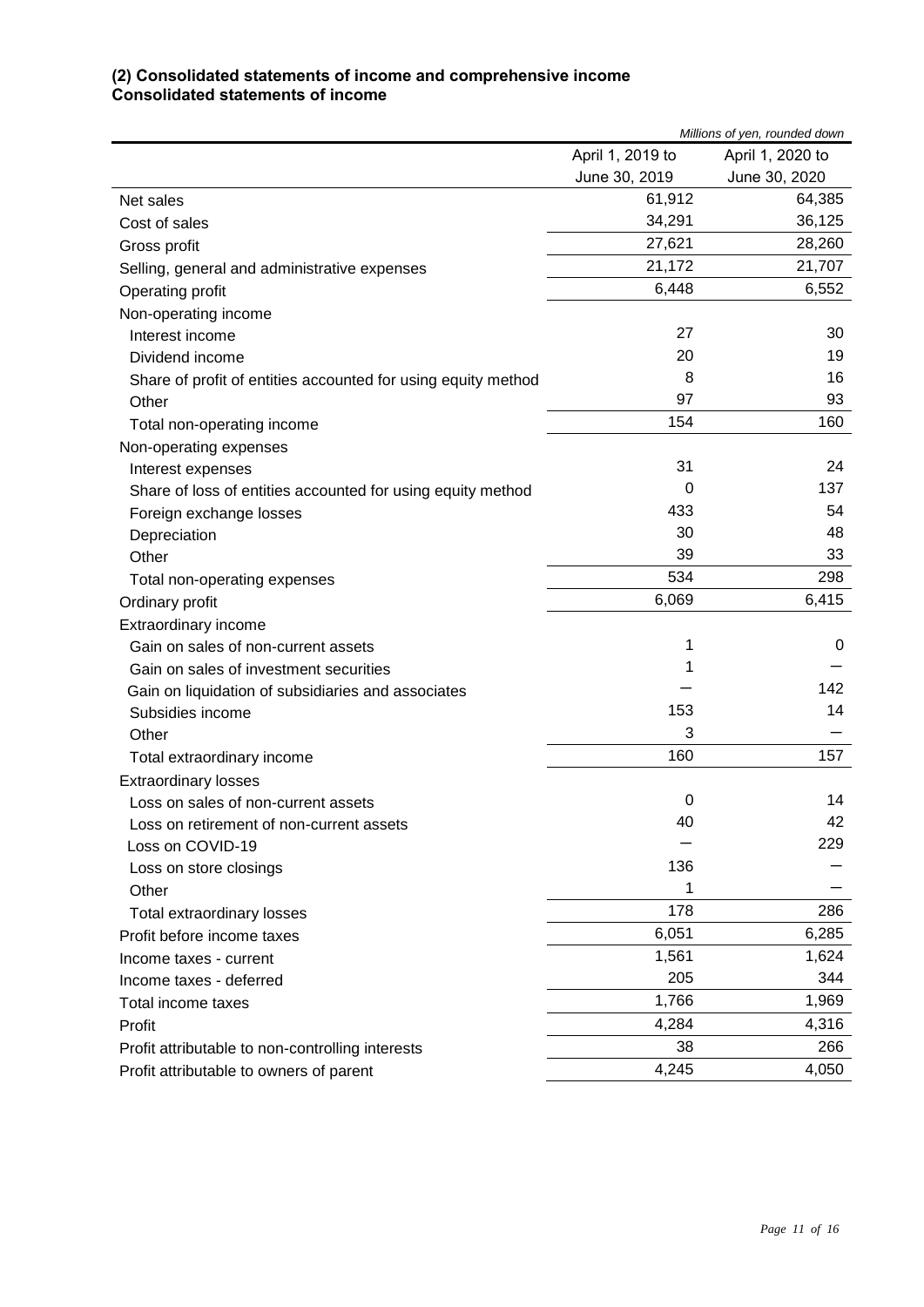### **Consolidated statements of comprehensive income**

|                                                          |                  | Millions of yen, rounded down |
|----------------------------------------------------------|------------------|-------------------------------|
|                                                          | April 1, 2019 to | April 1, 2020 to              |
|                                                          | June 30, 2019    | June 30, 2020                 |
| Profit                                                   | 4,284            | 4,316                         |
| Other comprehensive income                               |                  |                               |
| Valuation difference on available-for-sale<br>securities | (115)            | 427                           |
| Foreign currency translation adjustment                  | (838)            | (50)                          |
| Remeasurements of defined benefit plans, net of<br>tax   | (15)             | (11)                          |
| Total other comprehensive income                         | (969)            | 365                           |
| Comprehensive income                                     | 3,314            | 4,682                         |
| Comprehensive income attributable to                     |                  |                               |
| Owners of parent                                         | 3,465            | 4,393                         |
| Non-controlling interests                                | (151)            | 288                           |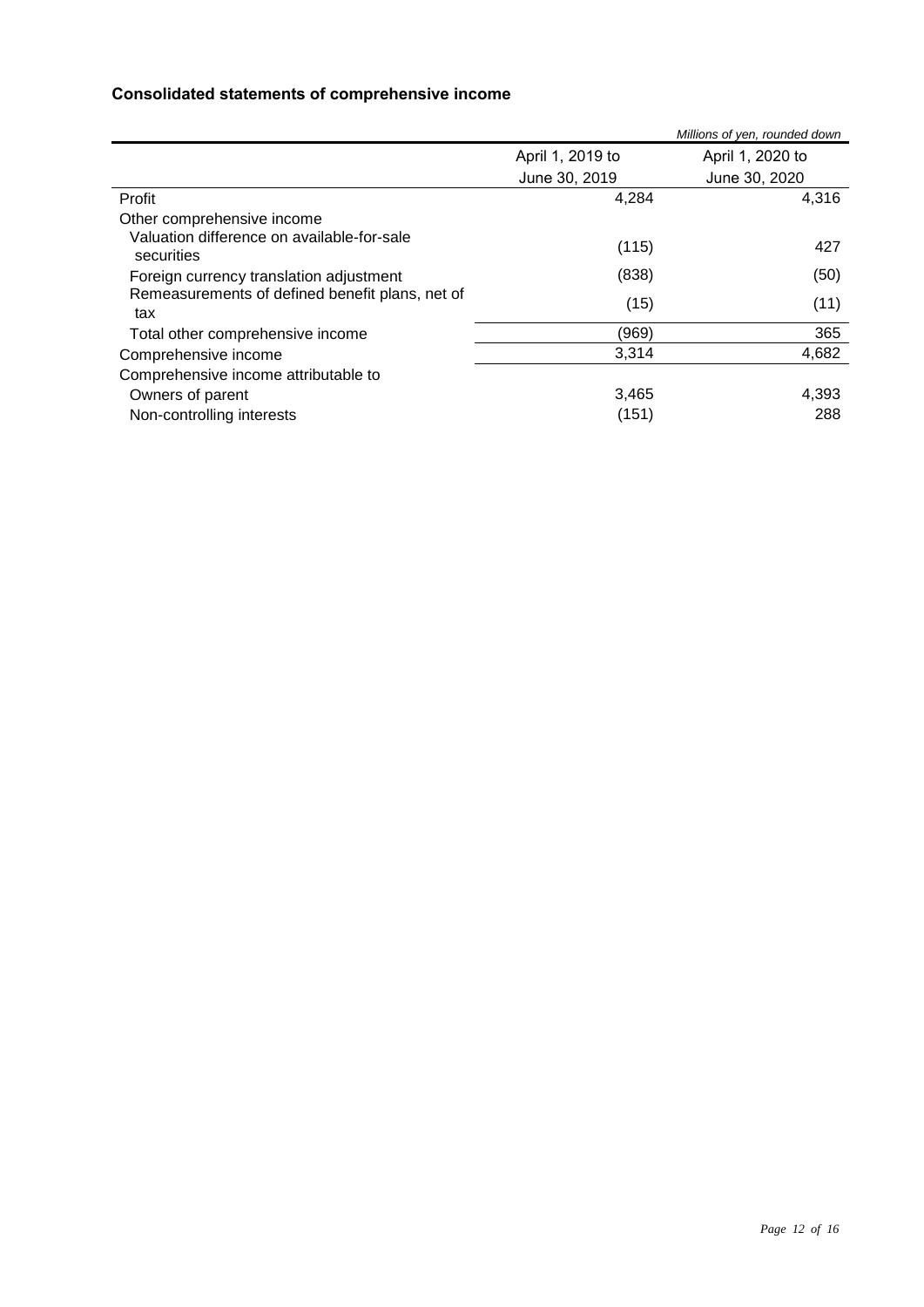#### **(3) Consolidated statements of cash flows**

*Millions of yen, rounded down*

|                                                                                                | April 1, 2019 to | April 1, 2020 to |
|------------------------------------------------------------------------------------------------|------------------|------------------|
|                                                                                                | June 30, 2019    | June 30, 2020    |
| Cash flows from operating activities                                                           |                  |                  |
| Profit before income taxes                                                                     | 6,051            | 6,285            |
| Depreciation                                                                                   | 2,007            | 2,196            |
| Amortization of goodwill                                                                       | 234              | 435              |
| Increase (decrease) in allowance for doubtful accounts                                         | (5)              | (6)              |
| Increase (decrease) in provision for bonuses                                                   | (2, 274)         | (2,740)          |
| Increase (decrease) in provision for bonuses for directors<br>(and other officers)             | (0)              | (45)             |
| Increase (decrease) in provision for share-based remuneration<br>for directors                 | 21               | 23               |
| Increase (decrease) in retirement benefit liability                                            | (255)            | (185)            |
| Decrease (increase) in retirement benefit asset                                                | 14               | (4)              |
| Increase (decrease) in provision for retirement benefits for<br>directors (and other officers) | 18               | 14               |
| Interest and dividend income                                                                   | (48)             | (50)             |
| Interest expenses                                                                              | 31               | 24               |
| Foreign exchange losses (gains)                                                                | 338              | 257              |
| Loss (gain) on liquidation of subsidiaries and associates                                      |                  | (142)            |
| Subsidies income                                                                               | (153)            | (14)             |
| Share of loss (profit) of entities accounted for using equity<br>method                        | (8)              | 120              |
| Loss (gain) on sales of investment securities                                                  | (1)              |                  |
| Loss (gain) on sales of non-current assets                                                     | (1)              | 13               |
| Loss on retirement of non-current assets                                                       | 40               | 42               |
| Decrease (increase) in trade receivables                                                       | 2,032            | 2,843            |
| Decrease (increase) in inventories                                                             | (693)            | (1,204)          |
| Increase (decrease) in trade payables                                                          | (378)            | (456)            |
| Increase (decrease) in accounts payable - other                                                | (954)            | (1,796)          |
| Other, net                                                                                     | 4,001            | 4,985            |
| Subtotal                                                                                       | 10,016           | 10,597           |
| Interest and dividends received                                                                | 49               | 53               |
| Interest paid                                                                                  | (29)             | (23)             |
| Income taxes paid                                                                              | (4,934)          | (4,259)          |
| Net cash provided by (used in) operating activities                                            | 5,102            | 6,367            |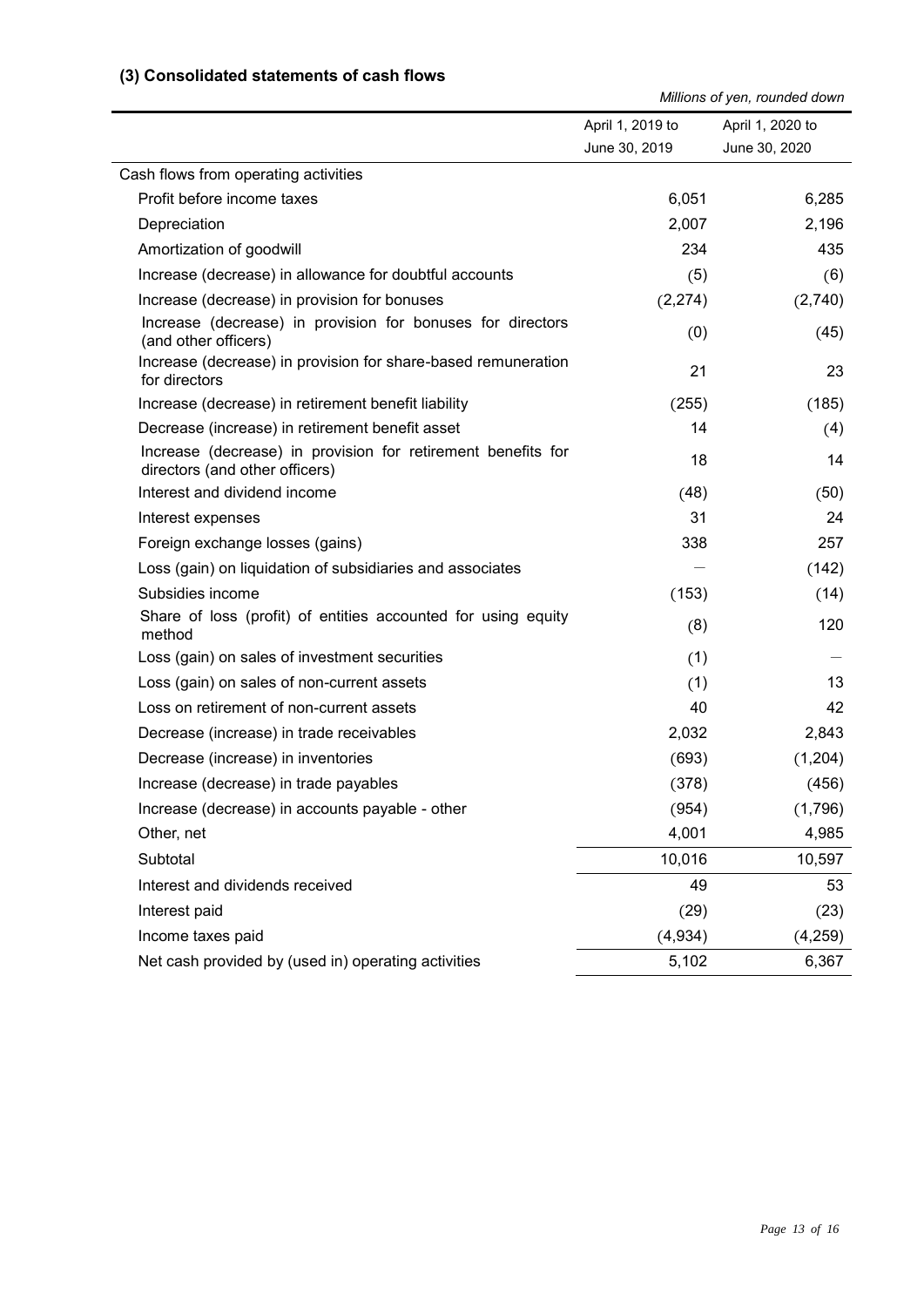|                                                                                     | Millions of yen, rounded down |                  |
|-------------------------------------------------------------------------------------|-------------------------------|------------------|
|                                                                                     | April 1, 2019 to              | April 1, 2020 to |
|                                                                                     | June 30, 2019                 | June 30, 2020    |
| Cash flows from investing activities                                                |                               |                  |
| Purchase of property, plant and equipment                                           | (1,691)                       | (2, 179)         |
| Proceeds from sales of property, plant and equipment                                | 2                             | $\mathbf 0$      |
| Purchase of intangible assets                                                       | (172)                         | (153)            |
| Purchase of securities                                                              | (15, 933)                     | (8,000)          |
| Proceeds from redemption of securities                                              | 17,563                        | 17,182           |
| Purchase of investment securities                                                   | (4)                           | (4)              |
| Proceeds from sales of investment securities                                        | 5                             |                  |
| Loan advances                                                                       | (700)                         | (700)            |
| Collection of loans receivable                                                      | 800                           | 700              |
| Payments into time deposits                                                         |                               | (410)            |
| Proceeds from withdrawal of time deposits                                           | 632                           | 619              |
| Payments of guarantee deposits                                                      | (9)                           | (70)             |
| Proceeds from refund of guarantee deposits                                          | 22                            | 15               |
| Purchase of shares of subsidiaries resulting in change in scope<br>of consolidation |                               | (13, 208)        |
| Proceeds from subsidy income                                                        | 153                           | 14               |
| Other, net                                                                          | (1)                           | (1)              |
| Net cash provided by (used in) investing activities                                 | 666                           | (6, 196)         |
| Cash flows from financing activities                                                |                               |                  |
| Net increase (decrease) in short-term borrowings                                    | 38                            | (300)            |
| Repayments of long-term borrowings                                                  |                               | (30)             |
| Purchase of treasury shares                                                         | (0)                           |                  |
| Proceeds from exercise of employee share options                                    | 3                             |                  |
| Proceeds from share issuance to non-controlling shareholders                        | 323                           | 139              |
| Dividends paid                                                                      | (6,306)                       | (6, 542)         |
| Dividends paid to non-controlling interests                                         | (11)                          | (12)             |
| Repayments of lease obligations                                                     | (26)                          | (28)             |
| Net cash provided by (used in) financing activities                                 | (5,979)                       | (6, 775)         |
| Effect of exchange rate change on cash and cash equivalents                         | (239)                         | 100              |
| Net increase (decrease) in cash and cash equivalents                                | (450)                         | (6, 502)         |
| Cash and cash equivalents at beginning of period                                    | 35,425                        | 55,742           |
|                                                                                     |                               |                  |
| Cash and cash equivalents at end of period                                          | 34,975                        | 49,240           |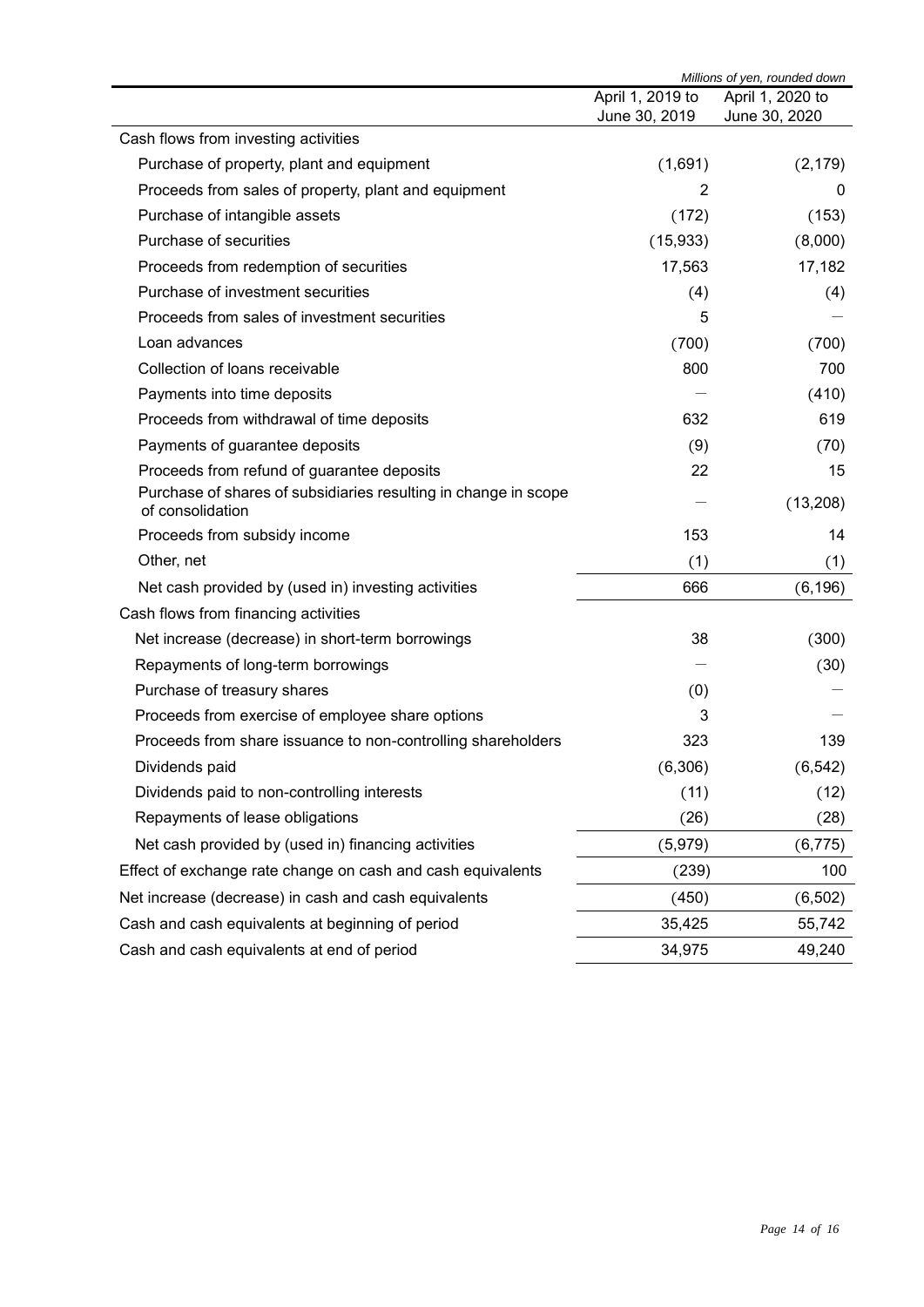#### **(4) Notes to consolidated financial statements**

- (Notes related to going concern assumption) No applicable items.
- (Notes on occurrence of significant changes to shareholders' equity) No applicable items.
- (Business combinations and other related matters)

Business combination resulting from acquisition

Calbee, Inc. (hereafter referred to as "Calbee") made the company a wholly owned subsidiary by acquiring all of the issued common stock and share acquisition rights of Potato Kaitsuka Co. Ltd. (hereafter referred to as "Potato Kaitsuka") on April 1, 2020.

- (1) Overview of the transaction
- 1. Name and business description of the acquired company Name of acquired company: Potato Kaitsuka Co. Ltd. Description of business: Processing, wholesale, and retail sale of sweet potatoes
- 2. The main reason for business combination

Under our long-term vision (Vision for 2030) announced in May 2019, we aim to establish overseas markets and new food domains as growth pillars. At the same time, we have positioned "Establishing businesses in new food areas" as one of the key initiative in our middle-term business plan. The entry into the sweet potato business by making Potato Kaitsuka a subsidiary will strengthen our efforts to tackle this key initiative. Potato Kaitsuka started operation in 1967 as a wholesale company specializing in sweet potatoes. Today, based mainly on their original brand of sweet potato, "Beni-Tenshi", they engage in the sale of raw materials for baked sweet potato to retail stores as well as the direct sales of baked sweet potato etc. In the domestic sweet potato market, demand for the varieties of sweet potatoes with sweetness is rising as the variety improvement. In addition, demand for sweet potatoes is expanding due to the introduction and utilization of baking potato machines in retail stores. Furthermore, the amount of exports is also increasing in recent years due to increase in recognition of baked sweet potato in Greater China and South Asia. Ibaraki Prefecture, where Potato Kaitsuka is located, ranks second in terms of domestic sweet potato yields in 2018, and Potato Kaitsuka is in a position of high share of sweet potato handled. Through the acquisition, we will strive to expand our sweet potato business by utilizing both Potato Kaitsuka's expertise and technologies for sweet potatoes and Calbee's assets for potatoes such as variety development and storage technologies.

- 3. Date of business combination April 1, 2020
- 4. Legal form of business combination

Acquisition of stock and share acquisition rights

- 5. Name of company after business combination No change
- 6. Ratio of voting rights
	- 100%
- 7. Main grounds for determing which company to acquire Due to Calbee, Inc., acquiring Potato Kaitsuka through a share acquisition by cash

(2) Period of business results of the acquired company included in the consolidated financial statements

From April 1, 2020 to June 30, 2020

- (3) Acquisition cost of acquired company and the breakdown Purchase price of equity interest paid by cash: ¥13,800 million
- (4) Details and amount of the main acquisition related costs Advisory fees, etc.: ¥181 million